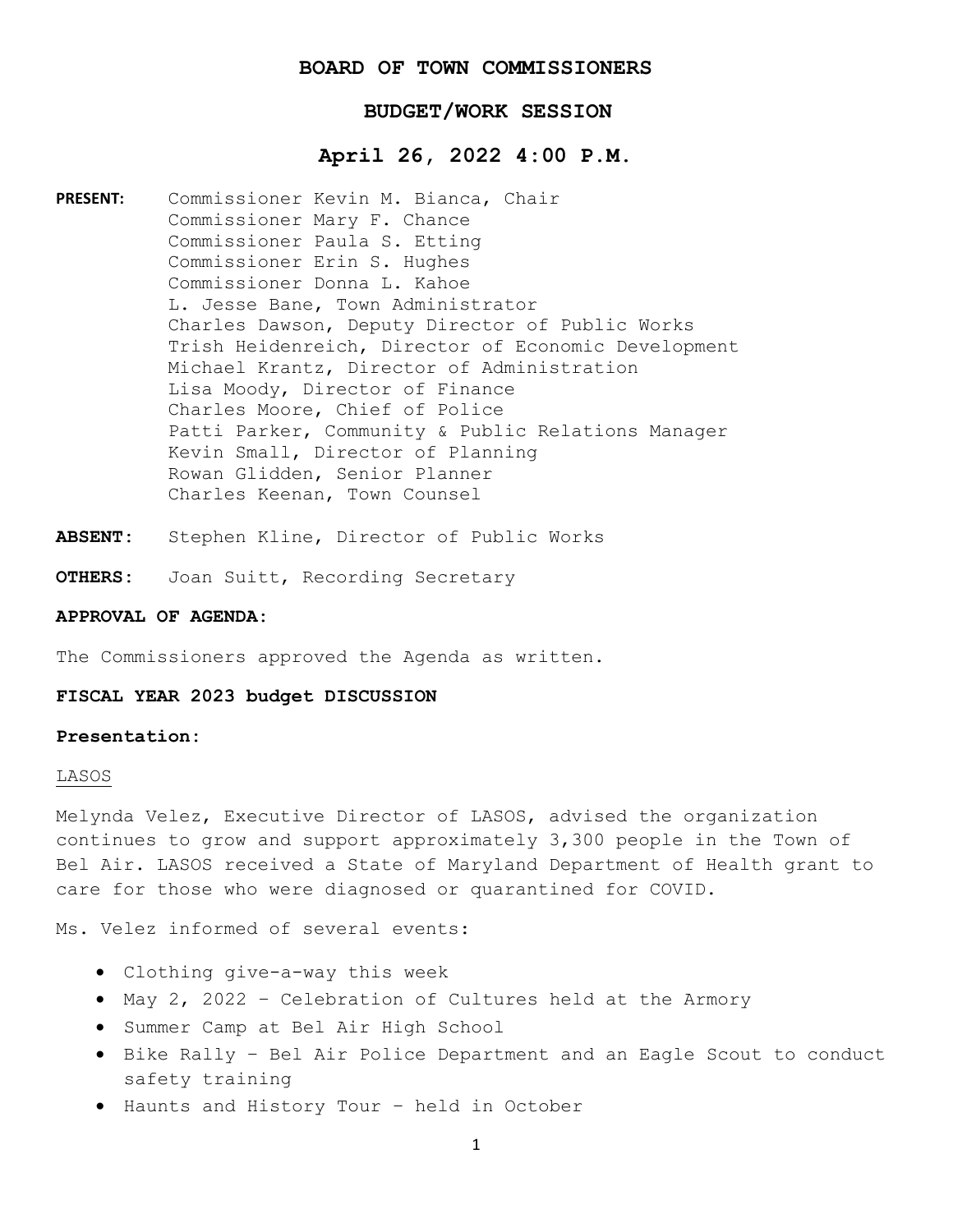• Legends Ball – held in October

Ms. Velez advised LASOS also received a grant for safety to be used around the corridor at their office.

Chair Bianca advised seeing non-profits scale back during the past two years but LASOS responded well to our community.

Ms. Velez thanked the Town of Bel Air for working together.

## **CLOSED SESSION:**

At 4:14 p.m. Commissioner Chance moved and Commissioner Kahoe seconded the motion to close this meeting under the provisions of the Maryland Open Meetings Act General Provisions Article § 3-305(b)(7) in order to:

- Consult with counsel to obtain legal advice
- Because public discussion of names, plans, concerns, and/or issues cold violate an individual's rights or protections regarding due process or confidentiality.

Ayes: Commissioners Chance, Etting, Hughes, Kahoe, and Bianca

Nays: None

The motion carried.

**The meeting was reopened at 5:05 p.m.**

**FISCAL YEAR 2023 Budget DISCUSSION**

### **Presentation:**

## The Historical Society of Harford County

George Harrison, Vice President of the Historical Society, would like to put in perspective what the Historical Society and the Hays House will be in the future for not only the Town of Bel Air but the entire County. The Historical Society is upgrading the computer system and currently cataloging/digitizing information. Mr. Harrison informed the renovation of the buildings, the operation of the buildings and increase of activities cost money.

Mr. Harrison advised the funds from the Town will help in cutting the grass, maintaining the two parking lots, and budget over runs with the opening of the doors.

Mr. Harrison stated partnering with the Town of Bel Air is appreciated.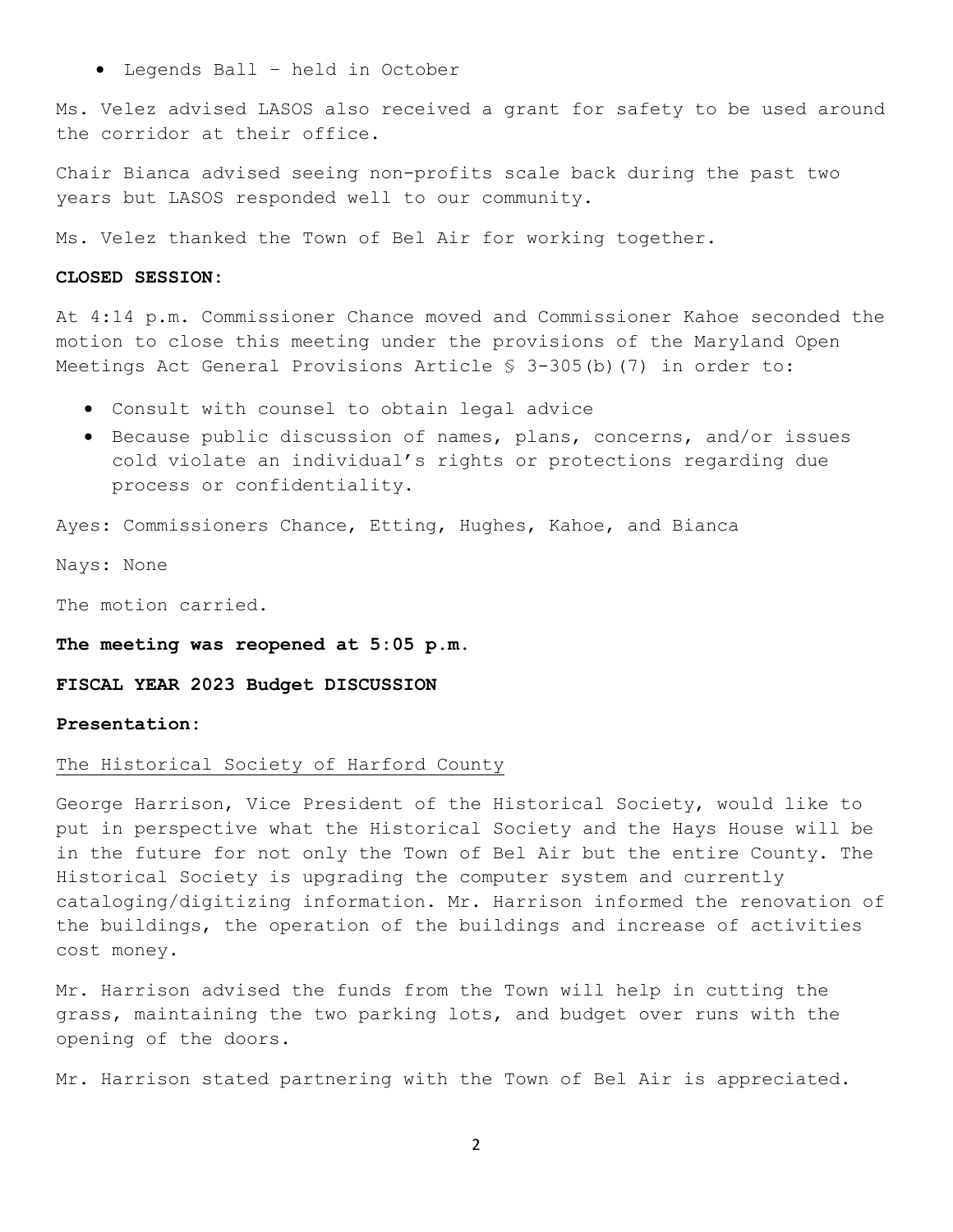Christine Potts, Interim Director of the Historical Society, stated they are in the process of revitalization and their ultimate goal is being a vibrant part of the Town of Bel Air. The Historical Society is modernizing the way of cataloging materials and the Maryland State Archives will be working with the HSHC to upgrade the IT system. Ms. Potts is looking forward to hearing from the Town on how they can better serve the municipality. Ms. Potts stated they will continue doing what they have always done and build on it.

Mr. Harrison and Ms. Potts look forward to the Town's support.

# **TOWN ADMINISTRATOR'S REPORT:**

To save time, the Town Administrator will discuss the opportunity to purchase land during another Work Session.

The Town Administrator informed the Historical Society tour is May 5th.

## **TENATIVE AGENDA FOR TOWN MEETING (May 2, 2022 at 7:30 p.m.)**

## **Public Hearing:**

# Ordinance 809-22 Amendment to Zoning District Boundaries

The Director of Administration advised the public hearing on Ordinance 809-22 amendment will be held.

The Director of Planning informed there are 13 separate rezoning requests. The Commissioners could hear each property separately or open it up for people to speak on a certain property. The Director of Planning informed some of the properties are similar but the decision/vote has to be individually.

## **Unfinished Business:**

## Ordinance 809-22 Amendment to Zoning District Boundaries

The Commissioners will vote on approval.

## **New Business:**

# Purchase of Furniture for Town Hall/Police Department Expansion Project

The Deputy Director of Public Works informed the purchase of furniture for Town Hall and the Police Department expansion will piggyback on a Harford County contract.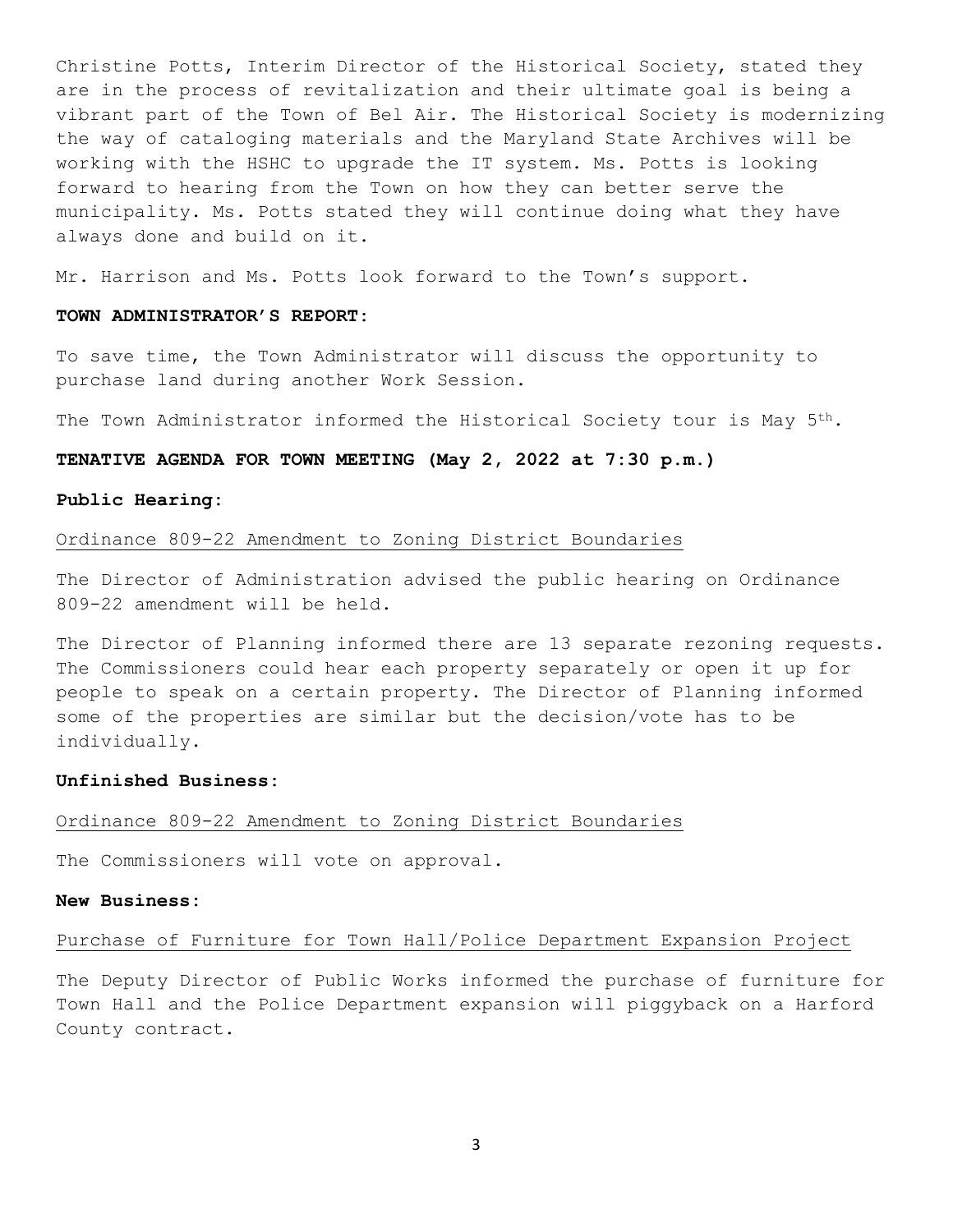#### **STAFFING UPDATE:**

The Director of Administration informed of vacancies:

- Computer Support Technician posted on-line.
- Construction Worker and Laborer readvertised.
- Town Administrator posted on-line.
- Deputy Director of Finance posted on-line.

### **CALENDAR:**

The April – July, 2022 calendars were distributed. Any additions/corrections should be sent to Ruth Seitler. Commissioner Chance informed the Rockfield Board meetings have changed to the second Wednesday of each month.

The Director of Planning informed Mr. Glidden will be attending the Town Board meeting on May 2nd.

### **MISCELLANEOUS:**

### Maryland Municipal League Banner City Update

The Director of Administration thanked the Community & Public Relations Manager for obtaining extra flags for presentation.

The Director of Administration advised there are Scouts working on their Citizenship Badge who will be attending a presentation at Town Hall.

### Property Annexation Discussion

The Director of Planning notified there is a request for annexation of the property across from Tollgate Marketplace. When looking at the submission, it was discovered a portion of Tollgate Marketplace was not annexed into the Town.

### ECDC Commercial Real Estate & Retailers Meeting

The Director of Economic Development reminded about the meeting tomorrow at 9:00 a.m. with breakfast at 8:30 a.m. Items on the agenda are parking, vacancies, marketing incentives, homelessness, traffic safety, and Main Street activities. There will be slides on what was talked about last year, what was done collectively, and what is planned moving forward. The Director of Economic Development advised this is an opportunity to let those attending know they are being heard.

## **COMMISSIONER'S REPORT:**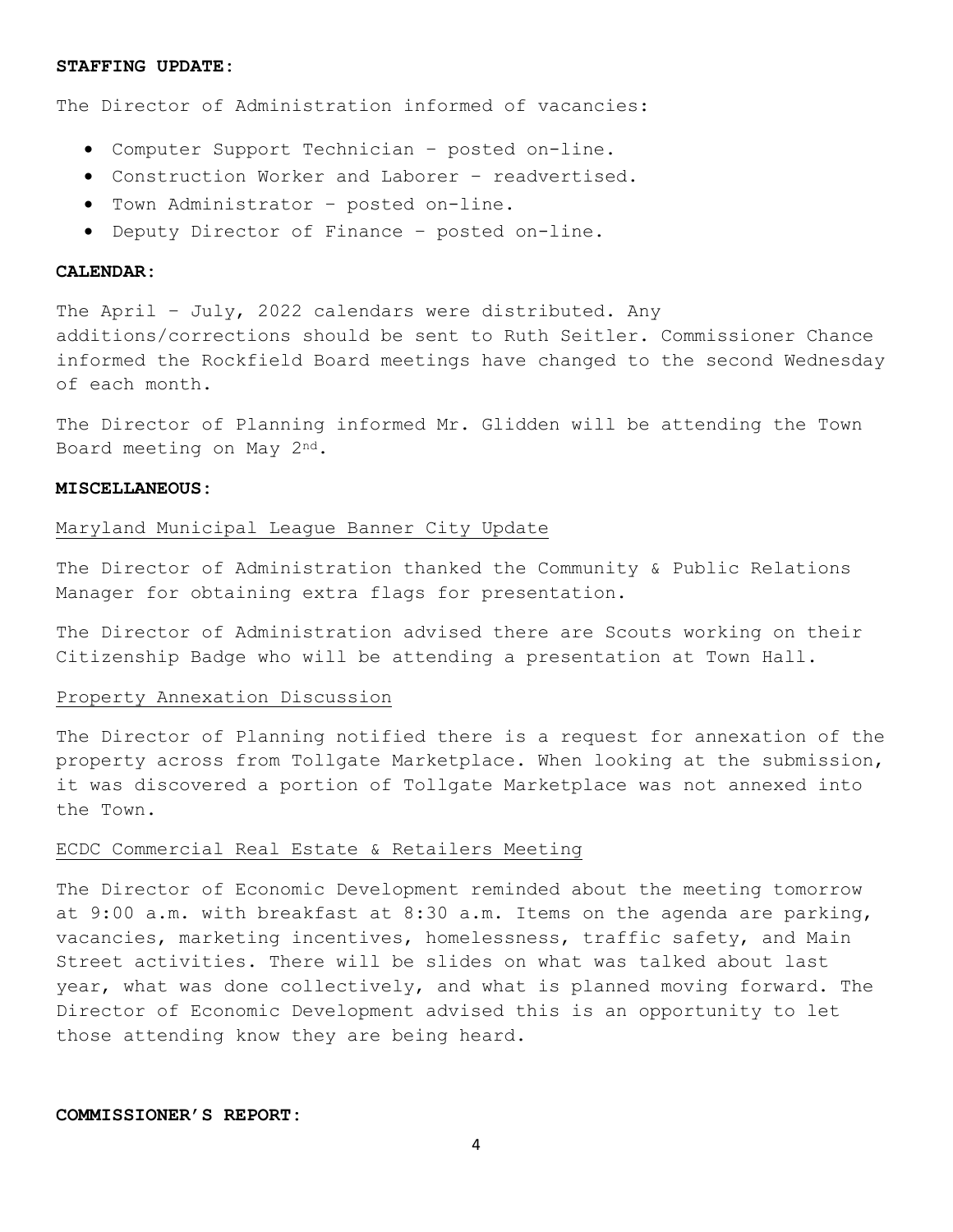None.

# **FISCAL YEAR 2023 Budget DISCUSSION**

Continued Detailed Review of General Fund Expenditures:

# Planning Department

Requested budget - \$475,000. Mr. Small reviewed:

- Rockfield Gardens funds will be used to maintain existing gardens and assist with upgrades of the amenities including signage, benches and public art. The increase covers hiring a contractor to keep up with the gardens since the schools participating in the garden maintenance have not been reliable. Requested budget -  $$4,500$ .
- Farmers Market funds are used to supply portable restrooms, provide logistical support for the market, and supplement marketing, operational and promotional costs partially covered by the Farmers Market vendor fees and grants. Monies will cover upgrade to storage needs along with finishing the enclosure around the portable restrooms. Requested budget - \$2,000.
- Traffic Review/Studies funds cover the traffic consultant to review traffic impact analysis submitted by developers (a partial off-set for expenses are reimbursable through Planning and Zoning Fees revenue account). Requested budget - \$4,000.
- Town Boundary Plan funds will be used to address the need for an upgraded Town Boundary Plan that is digital and easily revised. Requested budget - \$15,000.
- Architectural Review will fund architectural consultant review of developer submitted plans based on development regulation requirements. The Consultant may also review construction plans for selected Town properties. Requested budget - \$3,000.
- Strategic Plan Implementation funds used to address Strategic Plan action items.
	- 1. Promotional items to encourage reduction of pesticide use by residents and incentives to help property owners make beneficial improvement or encourage behaviors that will benefit the environment. (\$5,000)
	- 2. Expansion of Community Collection, an annual reduce, recycle and reuse event. (\$2,000)
	- 3. Funding of identification plaques for designated properties. (\$8,000). Requested budget - \$15,000.

Chair Bianca asked are the properties residential. Mr. Small advised not all properties have plaques and problems occurred because nothing is in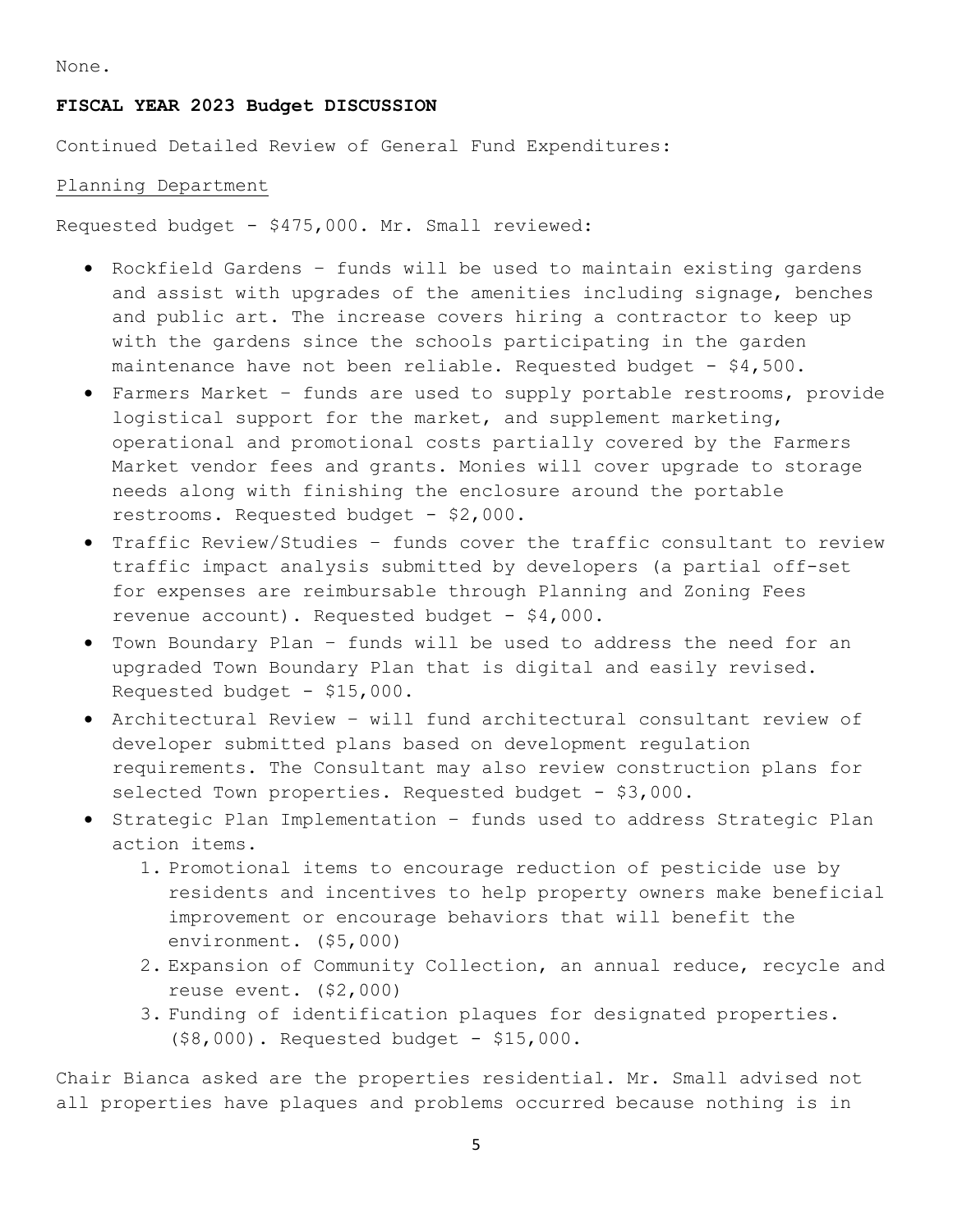the land records that indicate they are designated historical. The Town will have to receive homeowners' permission for the plaques.

- Historic Preservation Promotional Activities funds are used for HPC annual Poster Contest cost of printing placements, catering a reception at Rockfield Manor after ceremony and other miscellaneous promotional activities. Requested budget - \$500.
- Burns Alley funds used for engineering plans and specifications for improvements along Burns Alley based on a concept created during FY22. This amount is subject to ARPA funds. Requested budget -\$85,000.

Chair Bianca inquired about the timeline for Burns Alley. Mr. Small advised another meeting is scheduled tomorrow and all information will be given out to stakeholders. Commissioner Chance wanted to know what would happen if this does not go forward. Mr. Small notified the construction can be done on pervious pavers but there are a lot of unknowns.

- Homestead Park funds used to supplement designs currently being done. Town will utilize \$165,000 in additional funding through ARPA as well as an \$35,000 which is a match required through the Community Parks & Playground grant to complete upgrades. Requested budget - \$200,000.
- Shamrock Park funds used for a poured synthetic play surface. The surface treatment will provide for handicapped access, easy sterilization and lower long-term maintenance. ARPA funds will be used. Budget requested - \$190,000.

Commissioner Etting asked the length of time the surface is expected to last. Mr. Small stated at least 10 years.

Ms. Moody, Director of Finance, reminded the Market Study funding was talked about in a previous budget session. This was discussed with the Town's consultant and ARPA funds would qualify. Ms. Moody will look at changes and come back to the Commissioners for a decision. Ms. Moody reminded a large part of ARPA funds are being used for the sewer system.

## Public Relations

Ms. Parker reviewed:

- Marketing/Public Relations funds used for wide variety of outreach public relations efforts. Budget requested - \$4,000.
	- 1. Yearly subscription to Canva that is an integrated marking design and marketing tool used for messaging through several departments.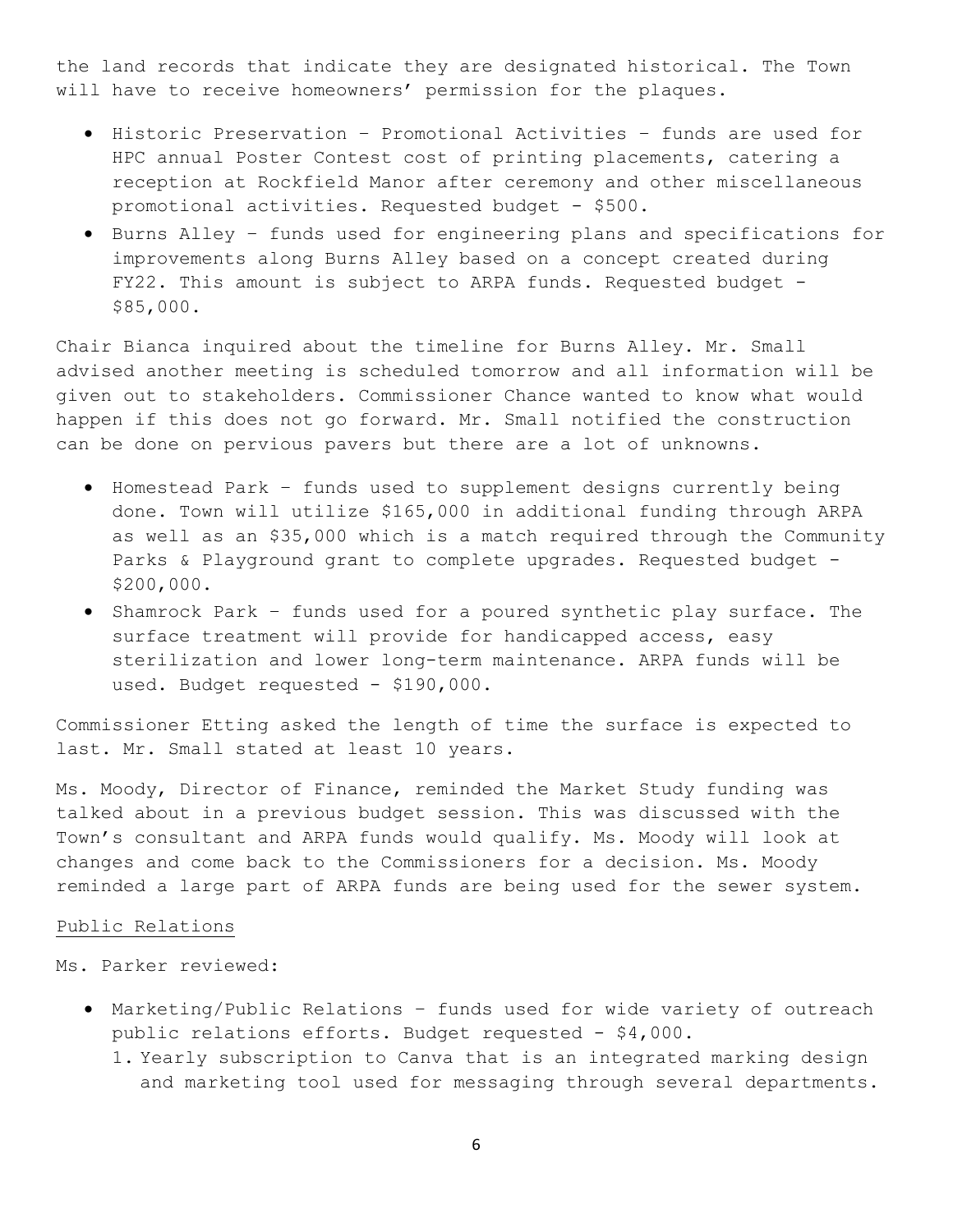Maintains continuity, saves and stores designs, graphics, and online content in one account. (\$200).

- 2. Social Media Boots/Online ads ability to expand our online reach and presence and appropriately market events and news. (\$1,000)
- 3. Print and Community Engagement items. (\$2,700).
- 4. Bel Air 150 Collection and reproduction of documents and imagery to be used to commemorate the Towns sesquicentennial in 2024. (\$1,000).
- 5. Presidential Service Awards Program start up expenses for program. (\$100).

## Benefits

Ms. Moody reminded each Department's justification page includes salaries, benefits and pensions. Medical insurance rate increased 1% for FY23.

Ms. Moody reviewed:

• Medical Insurance - Town proposing to pay 100% of the premium and contributing 20% of the deductible to the HSA account. The dental and vision insurance decreased 1% and the Town pays 50% of the premiums.

Chair Bianca asked the length of time the Town has paid 100% of the premium. Ms. Moody stated 5 years when going with the high deductible.

The Commissioners further discussed impact on employees concerning health insurance and lowering the percentage paid to the HSA account.

Mr. Krantz, Director of Administration, wants to create an educational program for employees to understand more about HSA because it is inevitable higher deductibles will occur.

Ms. Moody notified hard decisions need to be made in the future.

- Disability and Life Insurance no increase in premium.
- Pensions (Civilian and Sworn Officers) Town contributes 8.7% of employee's base pay each quarter to the civilian plan.
- Deferred Compensation the Town contributes \$30 per pay as long as an employee contributes at least \$45 per pay. If an employee contributes less than \$45 per pay, the Town contributes half of the employee's contribution.
- OPED MACO OPED Trust, healthcare for retirees. The latest actuarial valuation, June 30, 2021, showed a required contribution of \$45,000.
- Transfer to Leave Payout Reserve set aside funds each budget year to provide funding for leave payouts in the future. The budget includes \$10,000 to meet the policy requirement.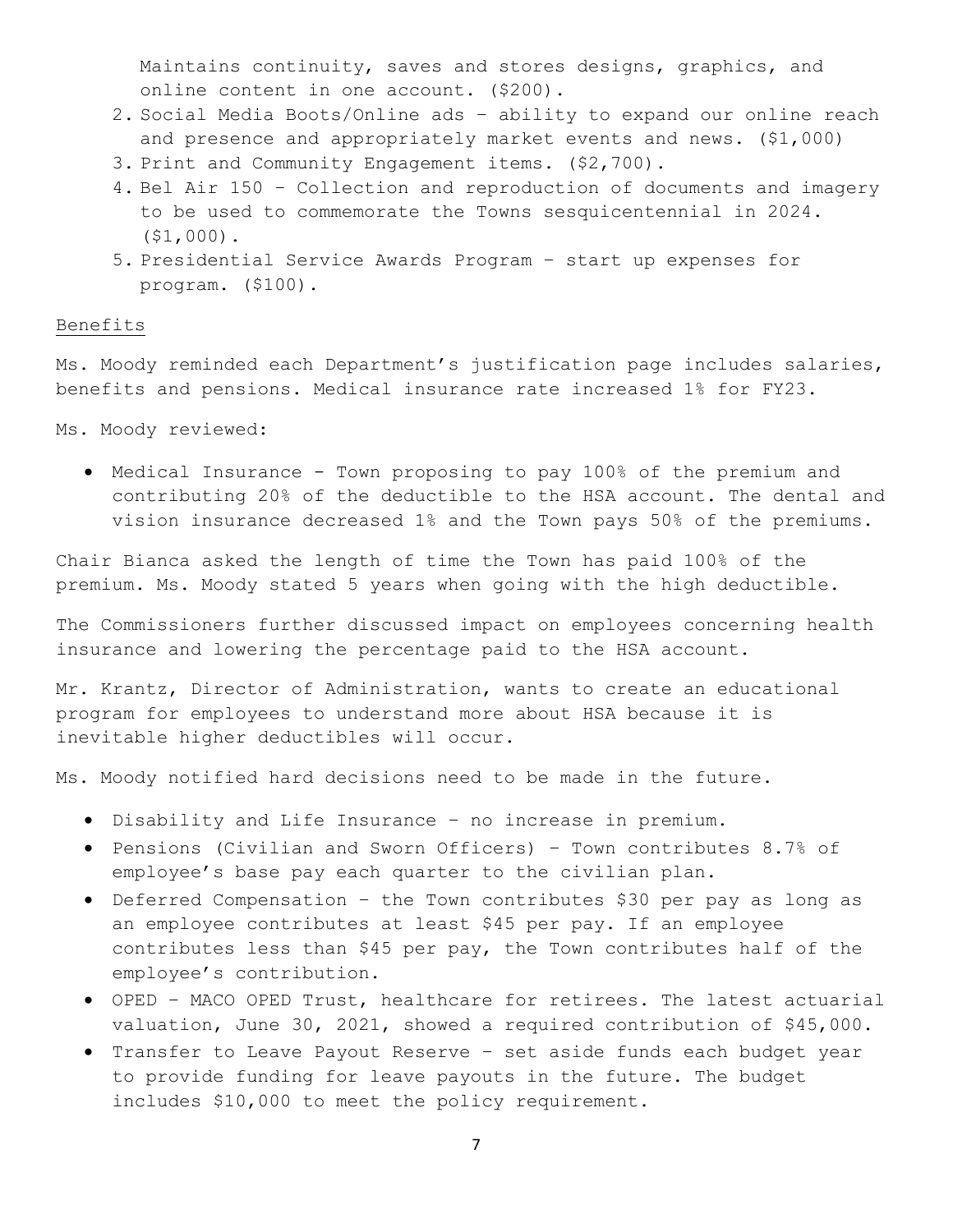# Miscellaneous

- General Insurance includes general liability, police liability, and auto liability/physical damage, vehicle endorsement, crime insurance, property insurance, excess liability, environmental insurance, terrorism insurance, public officials' liability, volunteer insurance for accident medical reimbursement, volunteer liability, and excess auto liability. LGIT provided a preliminary rate increase of 10%. Budget requested - \$133,000.
- Employee Recognition family crab feast cut. Budget requested \$5,800.
- Wellness Program annual wellness fair cut. Budget requested \$4,910.
- Donations/Contributions Budget requested \$22,850.
	- 1. Harford County Education Fund cut to \$2,500.
	- 2. LASOS cut to \$7,500.

Chair Bianca inquired about the contribution to Army Alliance. Ms. Moody advised the money has been given for years and goes toward sponsorship. Chair Bianca recommends these funds be given to LASOS because the organization brings events into Town. Commissioner Chance agreed and stated it benefits our citizens.

- Other account includes \$2,500 for ASCAP and BIM licenses and unexpected expenses. Also includes 2% Cost of Living - \$181,157. Budget request: \$183,657.
- Transfer to Capital Reserve \$20,000 meets policy requirement each budget year to finance capital projects in the future.

# Debt Service

- Equipment/Vehicles Two debts paid off and no new debt incurred in FY22. Requested budget - \$134,180.
- JCI Energy Project payments covered by energy savings. Requested budget - \$75,927.
- PD/TH Renovation annual debt service payment covers principal and interest on the \$8,000,000 debt. Requested budget - \$401,629.

# Discussion by Commissioners on Budget Issues

The Army Alliance contribution will be placed on the "outstanding issues list."